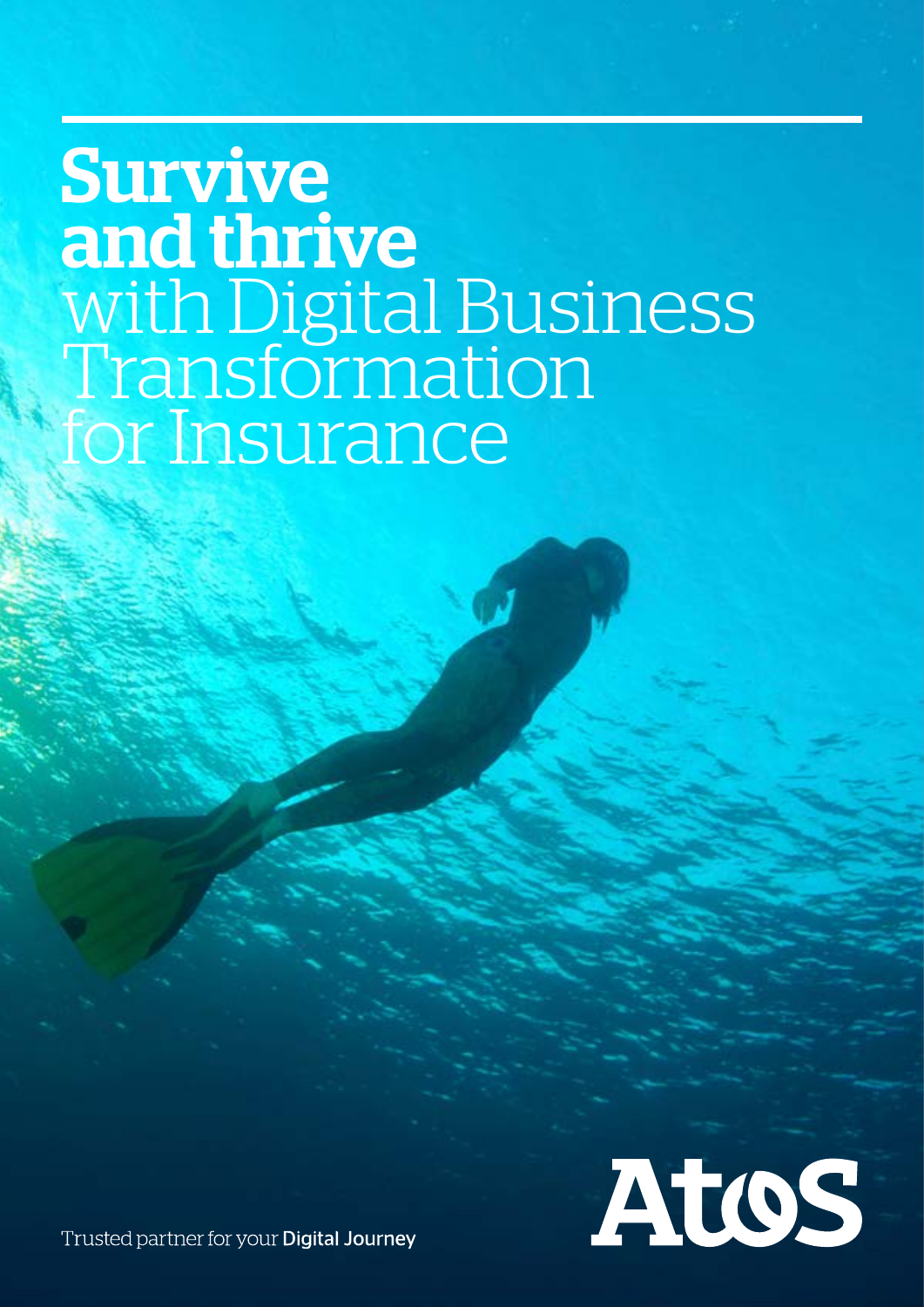# **Introduction**

In order to not only survive but thrive you simply cannot ignore the large-scale disruption taking place within the insurance industry.

The rising power of the digital consumer and changing demographics are increasing the expectations and pressure being placed on traditional insurers. With new, digitally native players taking full advantage of this shift through their flexibility, the industry has to face up to the need for substantial business transformation. This means taking a more open, agile approach to your customers or risking failure.

The need for change, however, is not just coming from customer and competitors. Internally, the imperatives to reduce costs, build capital and re-invent both front- and back-end processes to enhance operational efficiency, are all driving significant transformation projects.

If you choose to embrace this disruption as an opportunity to transform and put your customers at the heart of your thinking, you will be afforded huge opportunities; but the complexity of doing this should not be underestimated. Having the right partner to support you on your digital journey is paramount.

Atos enables you to focus on what is important to your business by managing and delivering complicated change and transformation effectively and cost effectively. We can help you maintain relevance and optimise your customer experience, significantly reduce costs, build trust and grow your business in a sustainable, profitable way.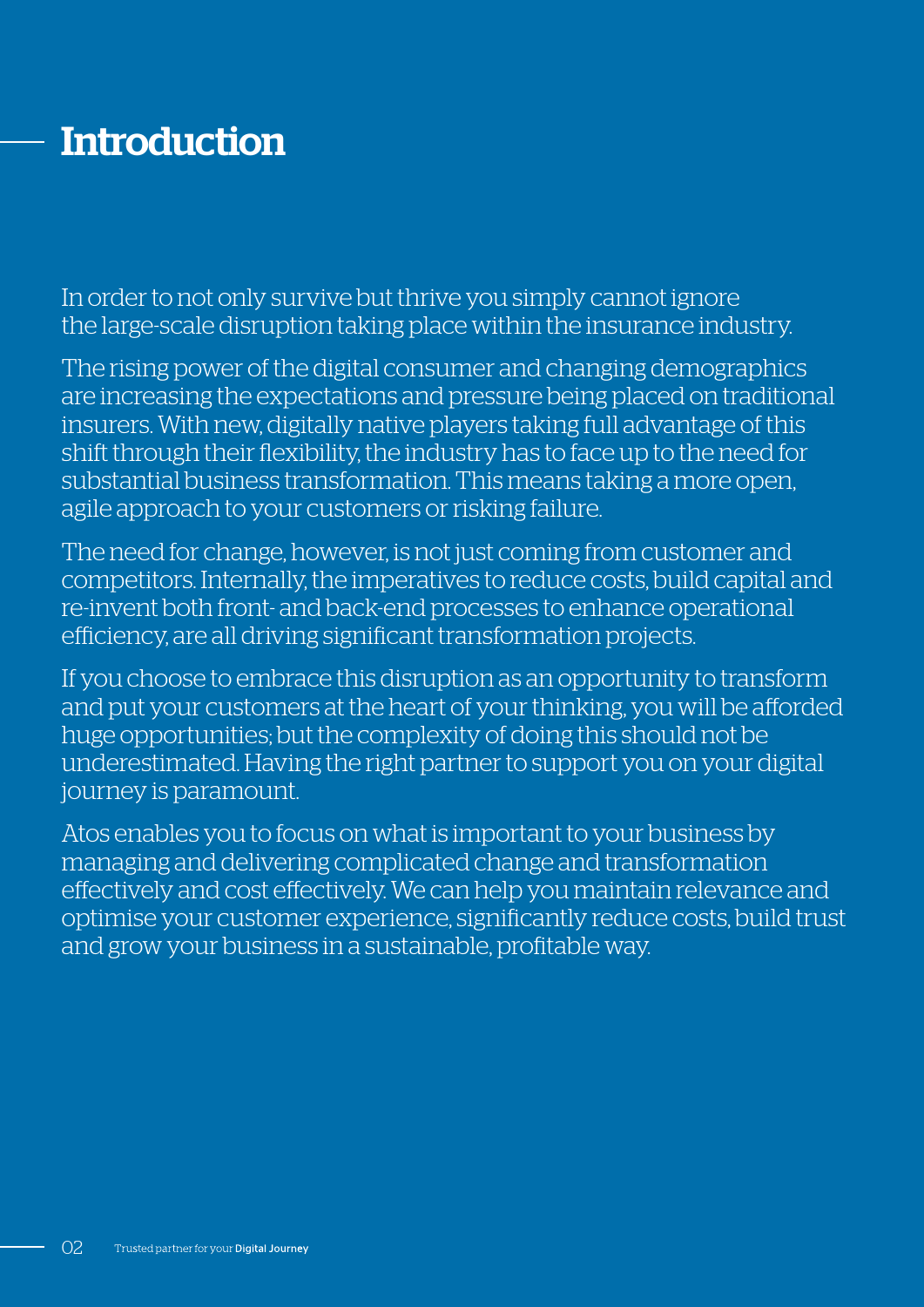# What is driving the need for change?

Customers' expectations are changing and so is their ability to express their satisfaction or discontent. They are expecting you to place them at the heart of your thinking and are looking for innovative, personalised products to purchase, in a way that suits them.

The risk is there are already competitors that can offer these solutions to customers in a much more dynamic way. Without the burden of legacy systems and ageing infrastructures, digitally native businesses are able to serve your customers with greater speed and agility, using innovation to create bespoke services based on data insights at a much lower cost. These companies are putting price pressure on premiums and driving them downwards.

In addition, regulation is getting stricter and even a single breach can invoke a huge fine. Regulation is also stipulating how much cash needs to be available in the business, thereby reducing the amount that you can use to fund growth initiatives.

In response to these changes and accepting that digital transformation is no longer an option, there is an urgent need to reinvent business models to:

- Build digitally-enabled products and services specifically geared to changing consumer expectation and behaviour
- Present these new products and services in a simple and transparent manner
- Reduce costs and find capital that funds growth
- Comply with regulation, including meeting key KPIs and reporting on them
- Create loyalty and stickiness in their products to combat the price pressure on premiums
- Compete and keep up with new entrants and new business models
- Find systems and processes that reduce operating cost as well as front- and backend costs
- Be able to take valuable data and turn it into actionable business insights

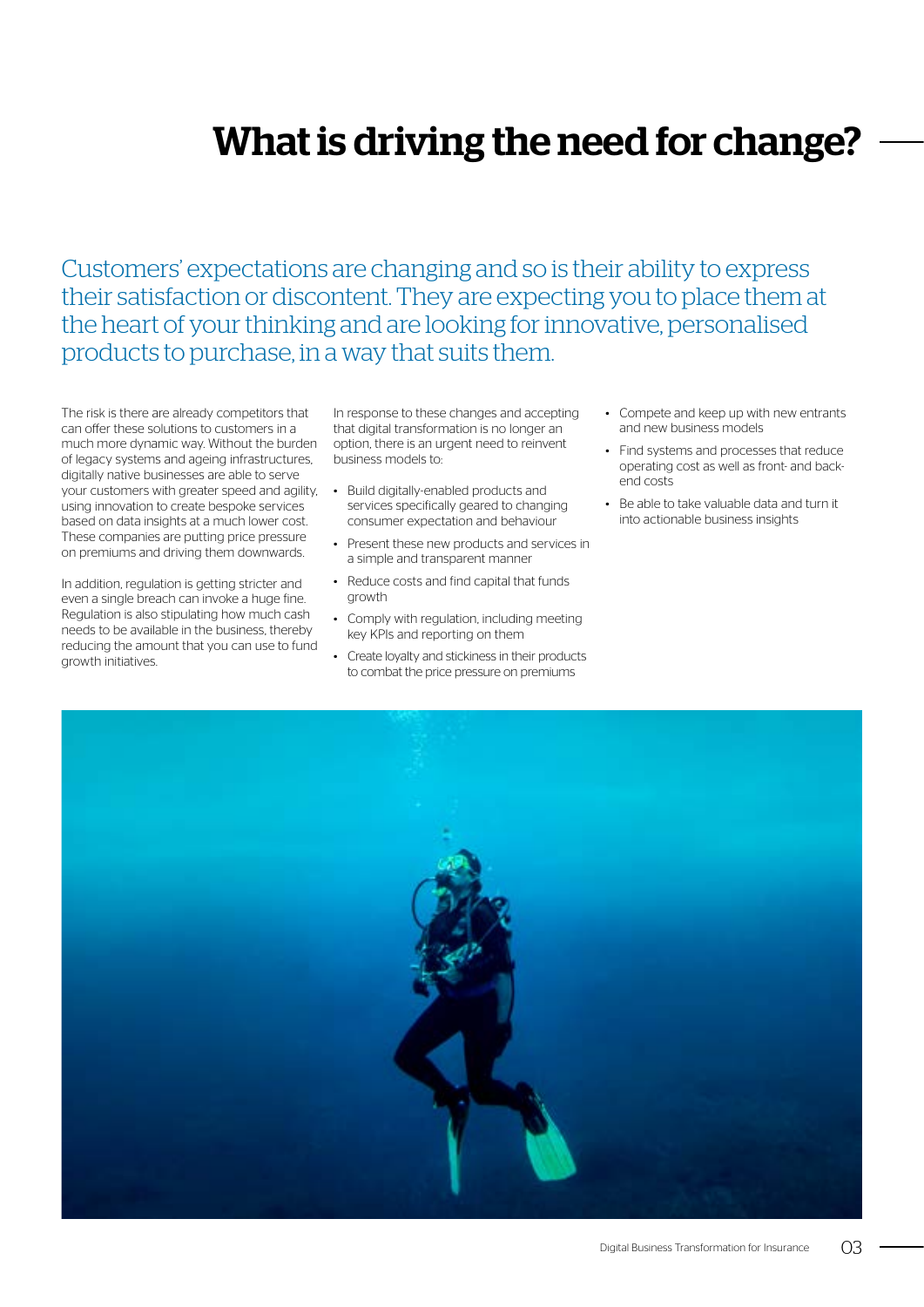# Digital transformation the Atos way

We enable you to focus on what is important to you by managing and delivering complicated change and transformation effectively and costeffectively.

# We help you to optimise your customer experience

Our Customer Experience (CX) practice helps you adopt a customer-centric culture that delights customers, reduces churn and empowers your workforce, resulting in a greater share of customer wallet and higher revenue and profits.

### We reduce your cost-to-serve

We drive down your cost-to-serve by managing core processes like fraud and claims management. Through automation, operational excellence and adding a digital layer to legacy systems, we deliver faster cycle times, accuracy, more accountability and auditability – all of which drive down cost-to-serve.

# We bring about business growth through joint investment

We drive a growth and innovation agenda by working in partnership with you, creating joint investment pots and sharing risk.

# We provide a clear path to business re-invention

We support your growth by creating a joint vision. We drive product innovation and market differentiation through digital business empowerment initiatives.

# We help you become more relevant in the new digital world

We enable you to become a digital organisation, help create new business channels and new revenue streams.

Atos worked with National Savings & Investments (NS&I) to transform its front-line contact centre and back office processes to integrate the separate operations and improve customer experience. Conceived as a partnership from the outset, the relationship between NS&I and Atos is based on trust, mutual goodwill and shared confidence. Delivering long term value was the focus of the 'NS&I adding value' strategy which had four key objectives: simplify processes; modernise to provide a more customercentric service; diversify technology and expertise. As a result, NS&I core business has grown rapidly too, from £102 billion in 2013 to £147 billion today.

### We turn data into opportunity for you

We help you improve customer and operational excellence, and reduce your costto-serve by converting the data you collect into actionable business insights.

# We deliver operational excellence for you

We help you achieve operational excellence by embedding a culture of lean operational efficiency, process automation and integration across systems.

### We build trust and compliance for you

We drive improved risk assessment. underwriting insight and fraud detection through the intelligent use of analytics. We embed an end-to-end risk and compliance framework which supports FCA<sup>1</sup> compliance, reinsurance audits, financial crime, fraud, and enterprise risk and assurance.

1. Financial Conduct Authority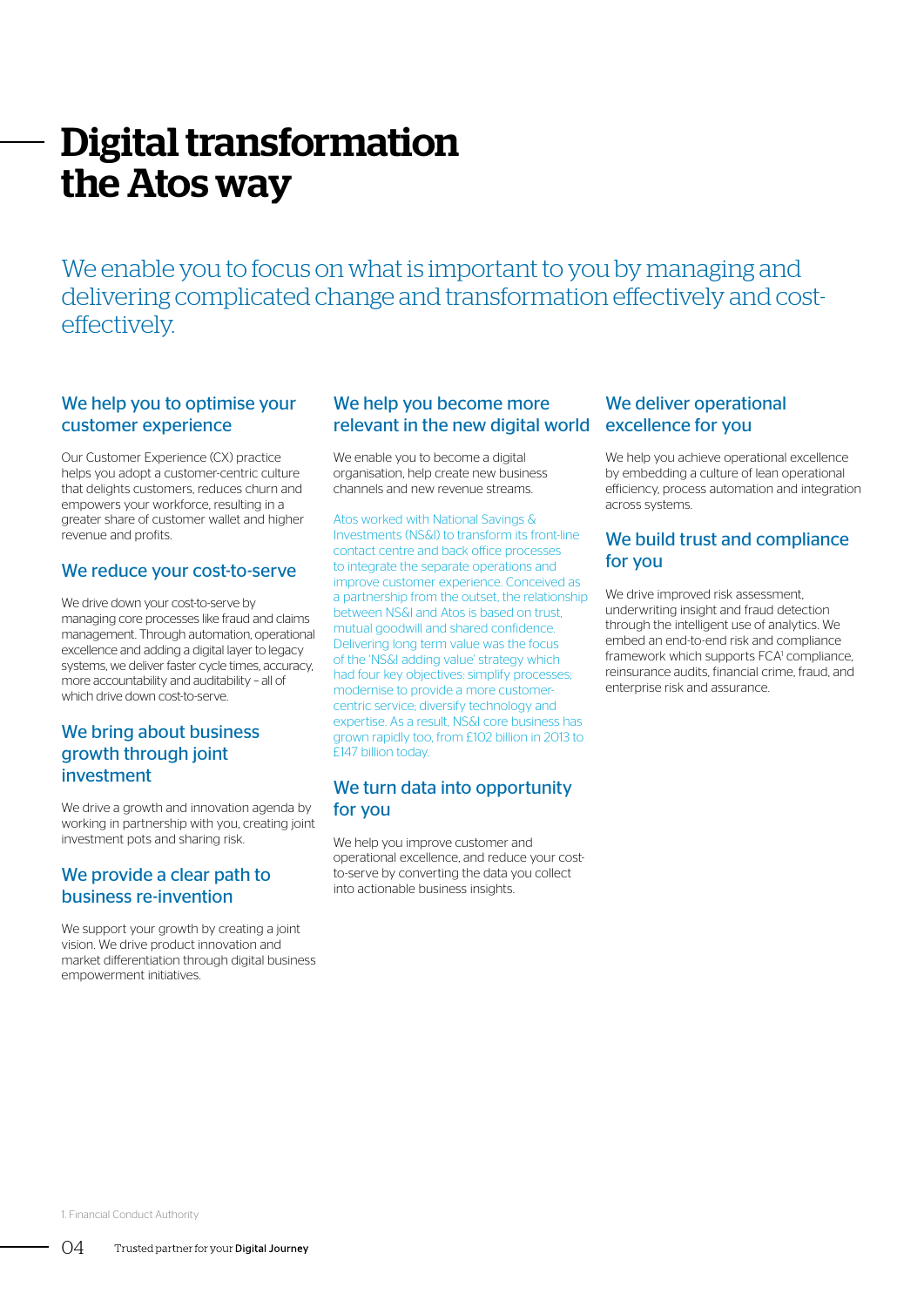# Why is Atos the right partner for you?

1. We are a full-service supplier that provides a single contract, SLA and point of contact. This reduces your risk and saves you time managing contracts and billing. We are vendor-agnostic and work hand-in-hand with world-class organisations as well as SMEs. Also, working with a well-established, growing and financially stable organisation like Atos gives you peace of mind that we are the right partner for the long term.

2.We offer a holistic CX approach as part of the solution rather than an add-on you have to pay for. Our unique approach, incorporating all six critical practices, is something our competitors cannot offer.

#### 3.We are leaders in digital innovation

and innovation continues to be one of our core values. We drive innovation through our scientific community, which has 135 members from different geographies, backgrounds

We run more than New York We have over



and skills. Our Business Technology and Innovation Centre (BTIC) showcases live examples of over 90 solutions. Our BTIC also has our legal and commercial teams available on hand to explore new business models.

4.We bring sector expertise with most of our team coming from industry as well as being leaders in IT transformation. And we are leaders in IT transformation. We also bring you the rigour of our public sector work, global Atos expertise and experience from across different industries as well as different customers such as Metropolitan Police, McDonalds and the Olympic Games. We continuously look at the most innovative companies in the world to see how their methods can be applied to your business.

### 5.We believe in doing the right thing:

we don't just say the right thing, but instead we put your mission, your vision,

technologists to manage complex IT operations for cutomers

your values and your employees at the heart of everything that we do. Trust, service, transparency and accountability are among our core values. We always take ownership for delivering what we say we will, without passing the responsibility onto others.

#### 6.We build long-lasting partnerships

and go on the growth journey with our customers. We are willing to be accountable for the delivery of any programme we sign up to. We take on the risk ourselves, with little or no investment from you.

30 years' experience in managing transformations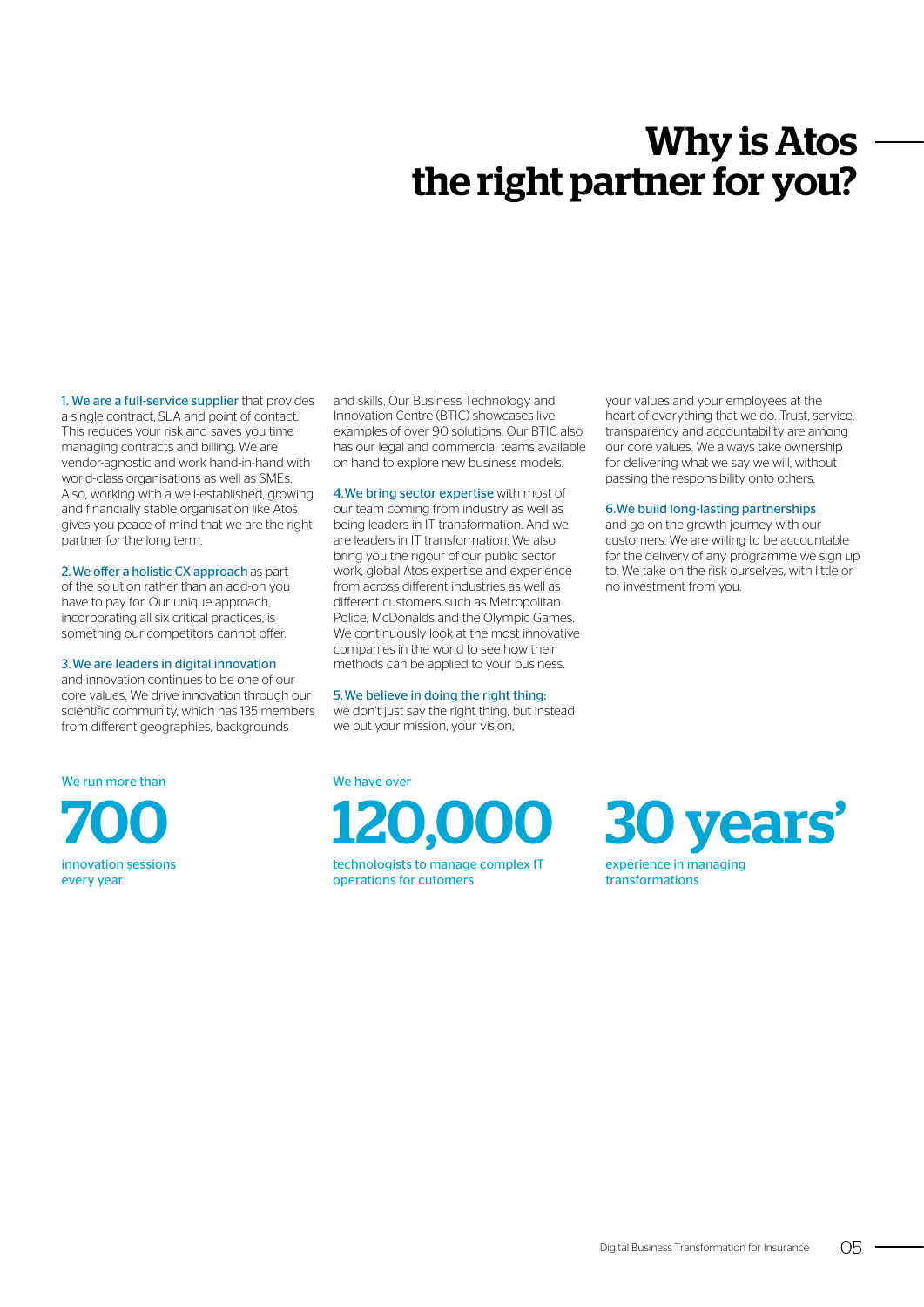# Our solutions

#### 1. Fraud and claims management

Our industry-specific fraud and claims management solutions provide you with best-in-class detection performance, but are agile enough to be able to frequently adapt to changing fraud schemes. The solutions require low to zero capital investment, are easy to integrate into business workflows and give the flexibility of being available on a SaaS or on premise model.

Our solutions offer the following benefits:

- Deliver up to 5% savings on claims after 12 months
- Give an average reduction of settlement time of 10 minutes on 400,000 transactions a year

### 2. Connected Living2

### Connected Car and Connected Fleet

solution: Our solution is fully scalable and modular (components and business models) and encompasses the full value chain of connected car – from device installation to payment. Our solution is industrialised, scalable and fully secure.

Connected Health: We provide technology solutions so that customers who were unable to previously get insurance, are now a less risky proposition for the insurer and able to secure health insurance.

Connected Home: Our solutions provide a number of insurance opportunities. For example, home alarm and security systems with differentiated products and deals for customers who regularly lock their doors and windows. Or additional revenue opportunities using Internet of Things (IoT) – for example, automatically insuring new devices brought into the home.

### Combining Fleet Management and UBI to reduce fleet TCO and increase customer stickiness

A renowned European insurance company using the Connected Fleet solution of Worldline, was able to reduce the amount of claims of a pilot B2B customer by 14%. The reduction of claims was achieved by an increased driver transparency and improved driving behaviour. Based on a European-wide survey, 40% of the drivers who share their telematics data with insurers become safer drivers.

### 3.Customer experience

Our Customer Experience (CX) practice delivers high quality, innovative and costeffective CX transformation solutions. It provides simple, engaging and captivating customer journeys. Our CX solution consists of six critical practices and brings a holistic approach that focuses the people, operations, processes, technology and culture around the needs of our clients and our clients' customers. We can also provide you with the chance to experience the journey that your end-users take, at our laboratory facility, the Atos CX Lab.

### Customer experience changes at Aegon

Atos realised that getting the customer experience right was key to effective transformation. So, Atos put CX 'literally' at the heart of Aegon UK by building a state of the art CX Lab on site. The CX Lab is located in a prime site within the Aegon building in Lytham and operates an open-door policy.

All new service enhancements and developments pass through the CX Lab so it is a vital component for all transformation activity. To introduce the extensive capability of the CX Lab, Atos held 25 CX 'mindset' sessions for all transferred employees including 30 employees from within Aegon itself.

### 4.Business Transformation Services (BTS)

Our range of BTS solutions includes customer excellence, robotics process automation (RPA), operational excellence, legacy systems transformation, data analytics through Codex and innovative digital technology like the Digital Workplace and cloud solutions (Canopy). Our BTS solution also covers employee engagement and inspiration.

Our legacy systems transformation solution has an implementation time of 18 months and the ROI is only 18 months. Our solution improves the speed of legacy applications by 50%.

### 5.Data analytics - Codex

Codex, our market-leading analytics platform provides the ability to transform data into actionable business information and competitive advantage. We have 4,000+ analytics, cognitive and IoT experts who deployed 100+ Atos Codex engagements in 2016.

Atos has been positioned as a Visionary in Gartner's Magic Quadrant for Business Analytics Services, Worldwide.

#### 6.Innovative digital technology – cloud services

Atos Canopy is our comprehensive suite of orchestrated hybrid cloud services which ensures agility, scalability and security. Canopy is the cloud foundation for successful and sustainable digital transformation.

### 7. Digital Workplace

Atos' Digital Workplace provides a cloudbased platform for the workforce to connect, communicate and collaborate in an easy and efficient manner. Also cloud delivery means you only pay for what you need.

We offer a complete workspace transformation solution: from advisory to consulting and design thinking, through to business and vertical solutions, including applications to the digital workplace platform.

We provide end-to-end management of service desks for our clients.

Atos is positioned as a Leader in Gartner's Magic Quadrant for European Managed Workplace Services.

In Europe, Atos supports more than 1.2 million desktop devices4 and more than 400,000 mobile devices

2. "Connected Living describes a world in which our homes, work and city are all seamlessly connected through multiple intelligent devices that integrate video, voice and data services to provide access and ubiquitous connectivity anytime and anywhere." - Forbes

3. https://atos.net/en/2013/press-release/deals-contracts-press-releases\_2013\_07\_26/pr-2013\_07\_26\_01 4.Source: Atos insurance presentation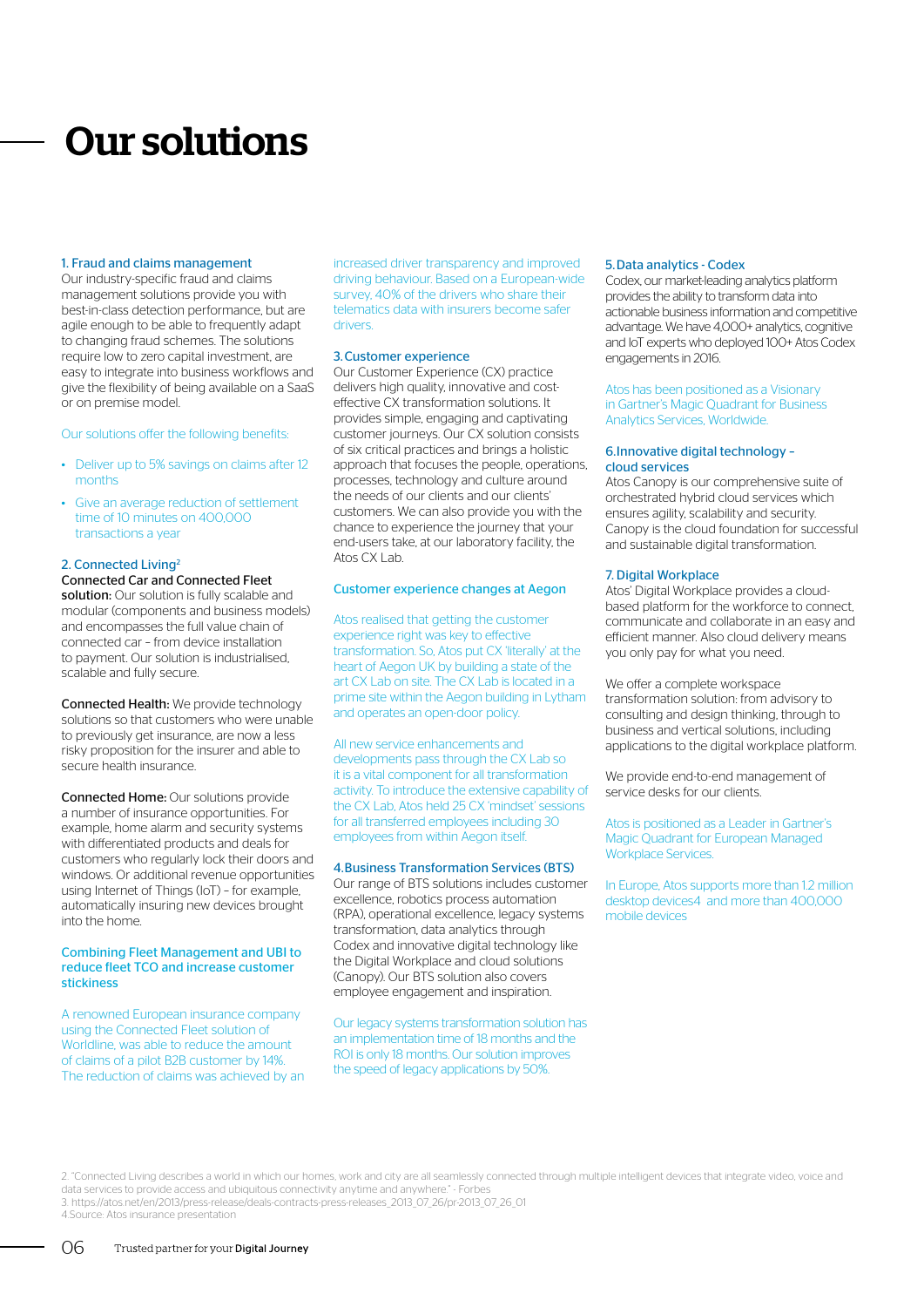### 8.Cutting-edge security:

Our security solutions include cyber risk management, cyber security advisory, cyber operations, digital identity and access control and cyber intelligence.

We have 4,500 security experts and eight 24x7 Security Operation Centres worldwide

to protect personal and financial customer data as well as business-critical systems from cyber-attacks or fraud.

We bring experience of managing cyber security from the Olympic Games and the infographic below shows our security performance at the Rio Olympics in numbers<sup>5</sup>. A world-leading reinsurance company headquartered in Switzerland is one of the most trusted and successful insurers. For operations in 20 countries, it uses an Atos solution to ensure fool-proof identity management, with a single consistent method used in all corporate offices, remote locations and on the move. This leads not only to enhanced security performance but greater productivity and simplicity for the business.

# Rio 2016 Cyber security trends in the current market